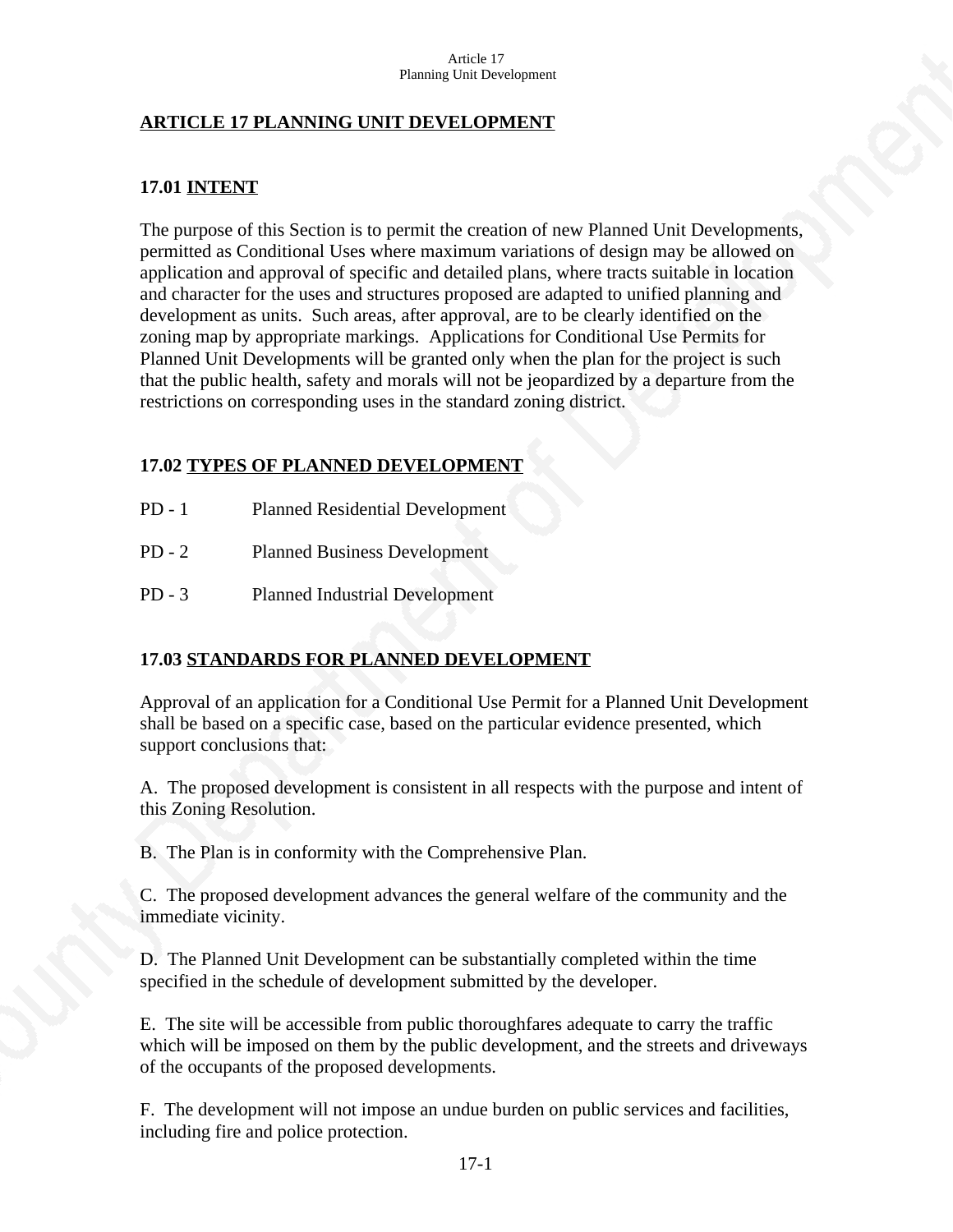G. The location and arrangement of structures, parking areas, walks, lighting and appurtenant facilities will be compatible with the surrounding land uses, and any part of a Planned Unit Development not used for structures, access ways parking and loading areas, will be landscaped or otherwise improved.

### **17.04 PLANNED UNIT DEVELOPMENT PROCEDURES**

A. Pre-Application Meeting: Prior to application for a Conditional Use Permit to allow a Planned Unit Development, the developer shall establish a meeting with the County Engineer, County Sanitary Engineer and the Planning Director. The purpose of the meeting will be to discuss a preliminary site plan showing the proposed location of structures indicating unit density, types and total number of units in a residential plan, or in the case of a business or industrial plan, a statement identifying the principal types of office, business and/or industrial uses that are to be included in the proposed development; also the proposed provision of water, sanitary sewer, and surface drainage including engineering studies showing feasibility or other evidence of reasonableness; also the proposed traffic circulation pattern, including public or common open space, parking, walks, school sites and recreational facilities, indicating their relationship to topography, streets, etc., and the proposed relationship of the development plan to existing and future land services and other public improvements, in the surrounding area.

B. Application: The owner or owners of a tract of land may request a Conditional Use Permit to allow a Planned Unit Development in the R-1 through R-3 Residential Districts, B-1 and B-3 Business Districts, and I-1 and I-2 Industrial Districts in accordance with Section 22.08 (D) of this resolution. No application for a Conditional Use Permit for a Planned Unit Development shall be considered by the Board of Appeals until the plan has been submitted by the applicant to the Rural Zoning Commission and the Rural Zoning Commission has approved the plan.

C. Development Plan: The following are to be submitted to the Rural Zoning Commission:

1. Three copies of a survey of the tract that is to be developed showing existing features of the property including thoroughfares, easements, utility lines, existing land use, general topography and physical features.

## **17.05 ACTION BY BOARD OF APPEALS**

The Board of Appeals shall consider the application for a Conditional Use Permit for a Planned Unit Development in accordance with Section 22.08 (D) of this Resolution.

The Board of Appeals shall require performance bonds or irrevocable letters of credit in amounts equal to the developer's share of estimated cost of construction of utilities, access ways, parking areas, landscaping or other improvements which the Board may deem necessary.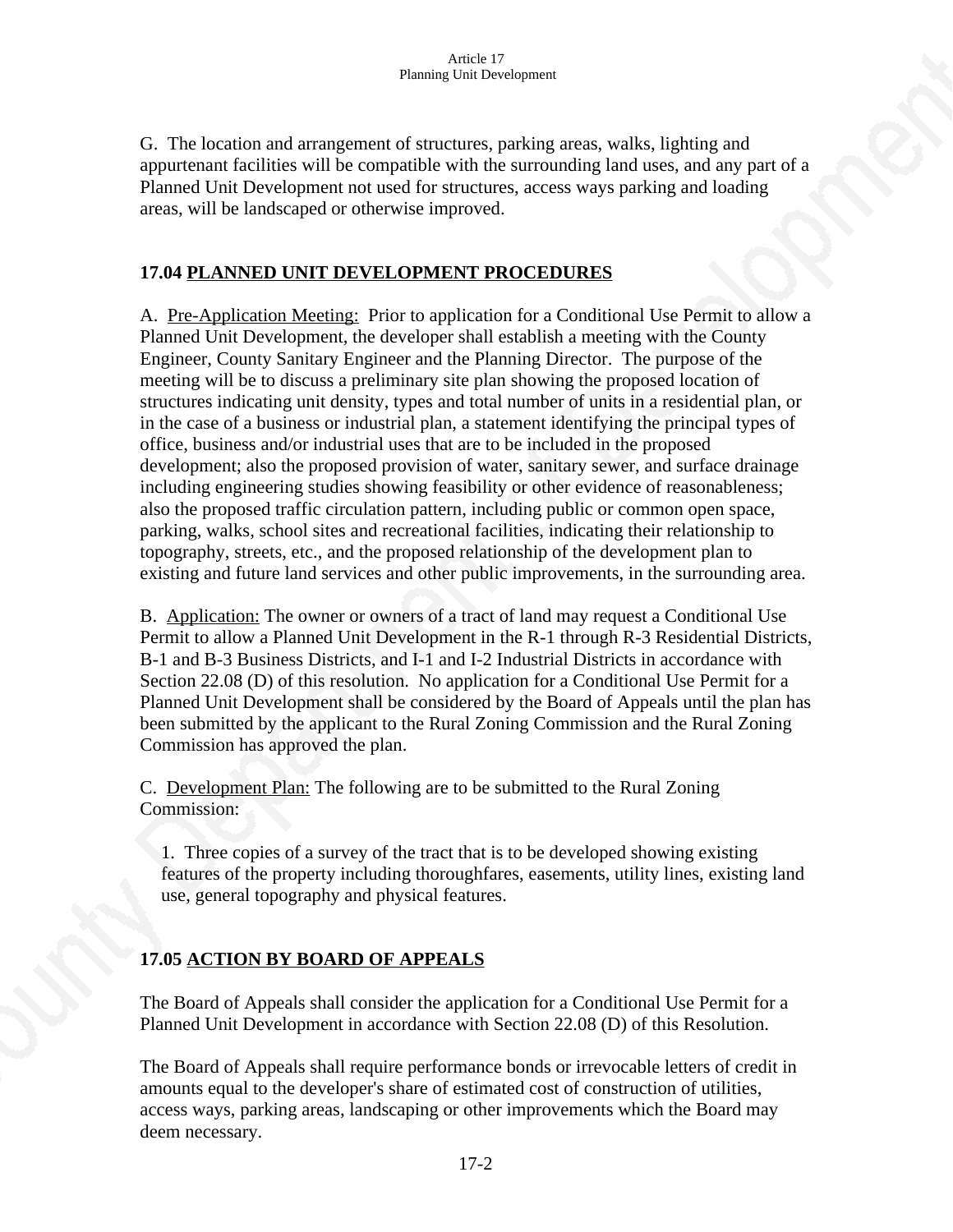The approval of the Development Plan of a single stage Planned unit development shall become null and void, unless within two (2) years the Subdivision Plat shall have been recorded in the records of the County Recorder.

When the recording of the Subdivision Plat for the successive stages of a multi-stage Planned Unit Development falls more than two (2) years behind schedule submitted, approval of the Development Plan shall become null and void as to that portion of the tract for which no Subdivision Plat shall have been recorded.

Appropriate markings shall be placed on the Zoning Map to clearly identify areas approved for a Planned Unit Development and removed when and if approval becomes null and void.

## **17.06 PD - PLANNED RESIDENTIAL DEVELOPMENT**

A. Permitted Uses:

1. Those uses included as permitted and accessory uses in R-1 and R-3 Residential Districts, developed in a unified manner in accordance with the approved Development Plan.

 2. Convenience establishments as accessory uses which have been established as necessary for the proper development of the community, and to be so located, designed, and operated to service primarily the needs of the persons within the Planned Unit Development if specifically approved as part of the Development Plan. Uses shall be generally limited to those uses permitted in the Business District with no direct access or advertising signs for such uses to be visible from the exterior of the development.

B. Area Requirements: The minimum land area required for a Planned Residential Development shall be ten (10) acres.

 C. Land Use Intensity: To be determined by the Rural Zoning Commission. The calculation of residential density shall meet the required minimum lot requirements, but may include all areas dedicated for recreation or open space uses either dedicated to the public or commonly owned by all the residents of the Planned Unit Development area except it shall exclude street right-of-way and land used for convenience establishments as permitted in 17.06 A.2 under Permitted Uses.

D. Building Height Regulations: Those that apply in the Zoning District in which the land is located.

E. Accessory Parking: See Section 19.16.

F. Signs: See Article 20 for size and location of permitted signs.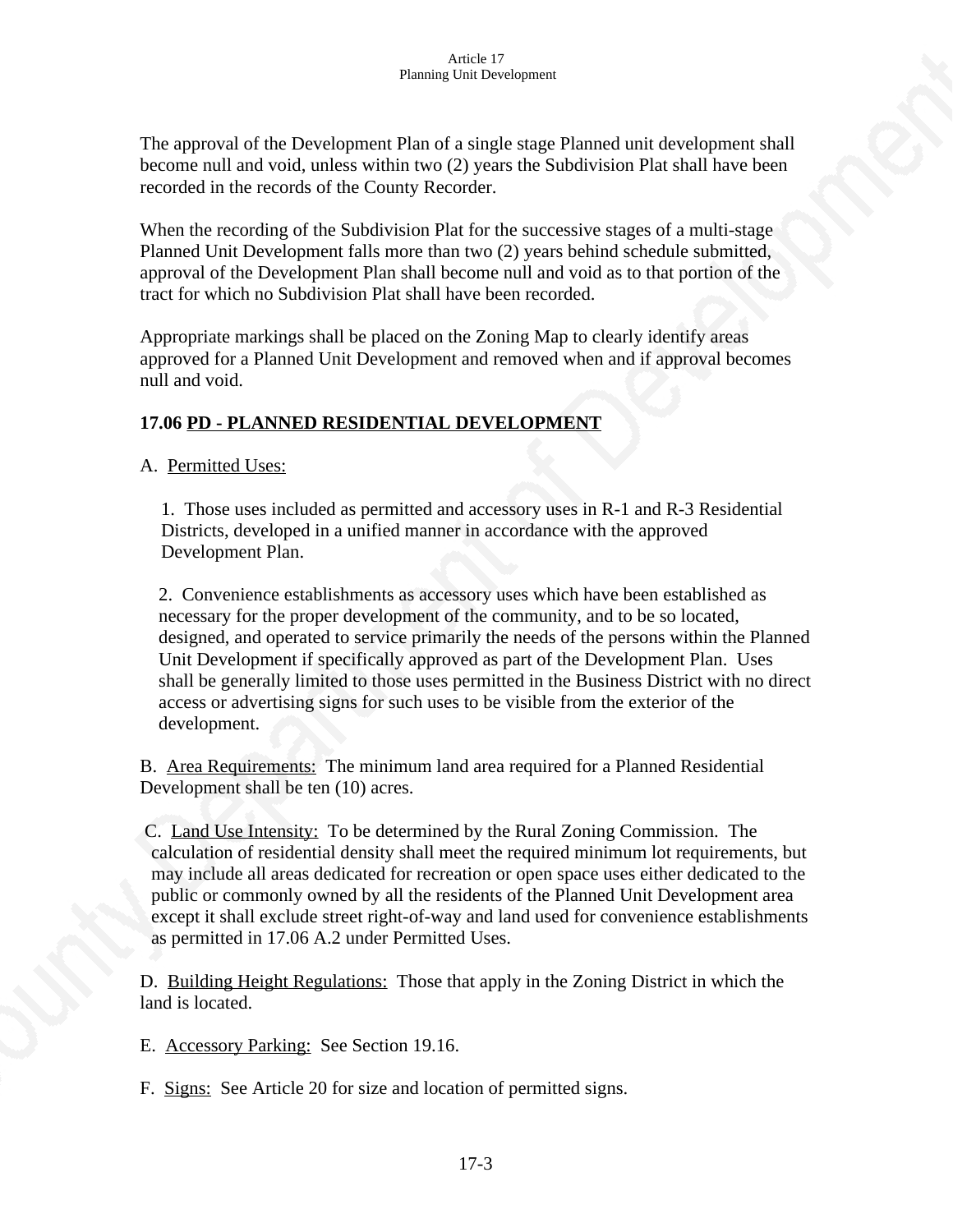#### Article 17 Planning Unit Development

G. Site Planning: Yards with a minimum width of fifty (50) feet shall be provided along all property lines, and maintained in landscaping to the extent of twenty (20) feet along such property lines, except where it adjoins a Business or Industrial District.

H. Loading and Unloading Areas: See Section 19.15

I. Screening: See Section 19.17.

## **17.07 PD - 2 PLANNED BUSINESS DEVELOPMENT**

A. Permitted uses: Those uses included as permitted and accessory uses in B-1 and B-3 Business Districts, developed in accordance with the approved Development Plan.

B. Area Requirements: The minimum land area for a Planned Business Development shall be two (2) acres.

C. Land Occupancy by Buildings: To be determined by the Rural Zoning Commission.

D. Building Height Regulations: Those that apply in the Zoning District in which the land is located unless otherwise limited by the Rural Zoning Commission.

E. Accessory Parking: See Section 19.16.

F. Signs: See Article 20 for size and location of permitted signs.

G. Site Planning: Yards with a minimum width of fifty (50) feet shall be provided along all property lines, and maintained in landscaping to the extent of twenty (20) feet along such property lines, except where it adjoins a Business or Industrial District. Where lots in Residential Districts front on a residential street at the boundary of a Planned Business Development, the nearest thirty (30) feet to the right-of-way within the Development Plan shall be maintained in landscaping and no off-street parking shall be permitted in such areas.

H. Loading and Unloading Areas: See Section 19.15.

I. Screening: See Section 19.17.

# **17.08 PD - 3 PLANNED INDUSTRIAL DEVELOPMENT**

A. Permitted Uses: Those uses including permitted and accessory uses in the I-1 and I-2 Industrial Districts, developed in accordance with the approved Development Plan.

B. Area Requirements: The minimum land area for a Planned Industrial Development shall be ten (10) acres.

C. Land Occupancy by Buildings: To be determined by the Rural Zoning Commission.